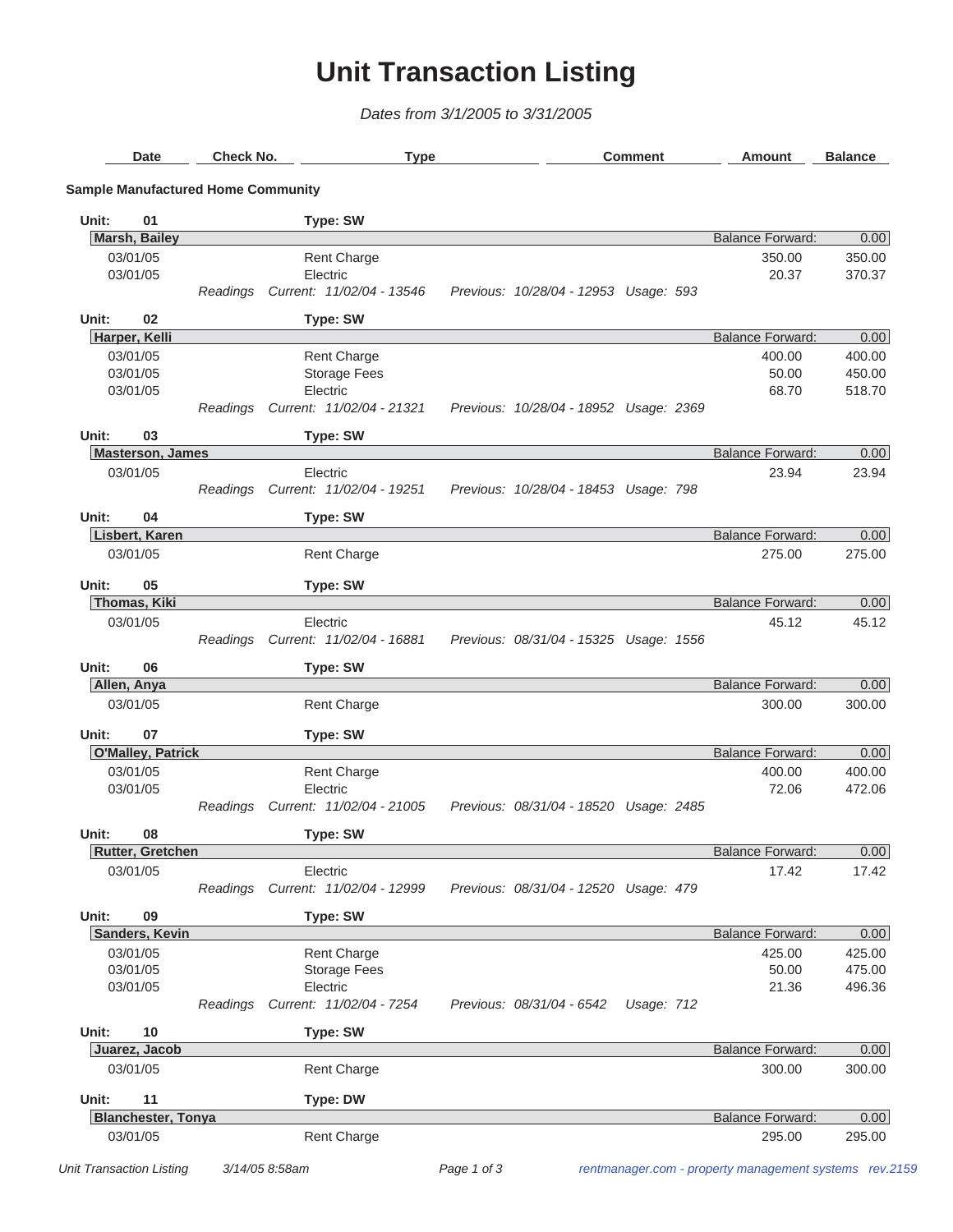|       | <b>Date</b>                        | Check No. |                                                | <b>Type</b> |                                        | <b>Comment</b> | Amount                            | <b>Balance</b> |
|-------|------------------------------------|-----------|------------------------------------------------|-------------|----------------------------------------|----------------|-----------------------------------|----------------|
|       | 03/01/05                           |           | Electric<br>Readings Current: 11/02/04 - 16789 |             | Previous: 10/25/04 - 15635 Usage: 1154 |                | 34.62                             | 329.62         |
| Unit: | 12                                 |           | Type: DW                                       |             |                                        |                |                                   |                |
|       | Hammons, David                     |           |                                                |             |                                        |                | <b>Balance Forward:</b>           | 0.00           |
|       | 03/01/05                           |           | <b>Rent Charge</b>                             |             |                                        |                | 300.00                            | 300.00         |
| Unit: | 13                                 |           | <b>Type: DW</b>                                |             |                                        |                |                                   |                |
|       | Roman, Mark                        |           |                                                |             |                                        |                | <b>Balance Forward:</b>           | 0.00           |
|       | 03/01/05                           |           | <b>Rent Charge</b>                             |             |                                        |                | 300.00                            | 300.00         |
| Unit: | 14                                 |           | Type: DW                                       |             |                                        |                |                                   |                |
|       | Johnson, Johnathon                 |           |                                                |             |                                        |                | <b>Balance Forward:</b>           | 0.00           |
|       | 03/01/05                           |           | Rent Charge                                    |             |                                        |                | 300.00                            | 300.00         |
| Unit: | 15                                 |           | Type: DW                                       |             |                                        |                |                                   |                |
|       | Harris, Christopher                |           |                                                |             |                                        |                | <b>Balance Forward:</b>           | 0.00           |
|       | 03/01/05                           |           | <b>Rent Charge</b>                             |             |                                        |                | 350.00                            | 350.00         |
| Unit: | 16                                 |           | Type: DW                                       |             |                                        |                |                                   |                |
|       | <b>McDonald, Mack</b>              |           |                                                |             |                                        |                | <b>Balance Forward:</b>           | 0.00           |
|       | 03/01/05                           |           | <b>Rent Charge</b>                             |             |                                        |                | 295.00                            | 295.00         |
| Unit: | 17                                 |           | Type: DW                                       |             |                                        |                |                                   |                |
|       | <b>Stewart, Martha</b>             |           |                                                |             |                                        |                | <b>Balance Forward:</b>           | 0.00           |
|       | 03/01/05                           |           | <b>Rent Charge</b>                             |             |                                        |                | 375.00                            | 375.00         |
| Unit: | 18                                 |           | Type: DW                                       |             |                                        |                |                                   |                |
|       | Jones, Kareem<br>03/01/05          |           |                                                |             |                                        |                | <b>Balance Forward:</b><br>300.00 | 0.00<br>300.00 |
|       |                                    |           | <b>Rent Charge</b>                             |             |                                        |                |                                   |                |
| Unit: | 19<br><b>Tucker, Gene</b>          |           | Type: DW                                       |             |                                        |                | <b>Balance Forward:</b>           | 0.00           |
|       | 03/01/05                           |           | <b>Rent Charge</b>                             |             |                                        |                | 300.00                            | 300.00         |
|       |                                    |           |                                                |             |                                        |                |                                   |                |
| Unit: | 20<br><b>Gonzales, Miguel</b>      |           | Type: DW                                       |             |                                        |                | <b>Balance Forward:</b>           | 0.00           |
|       | 03/01/05                           |           | <b>Rent Charge</b>                             |             |                                        |                | 300.00                            | 300.00         |
|       |                                    |           |                                                |             |                                        |                |                                   |                |
| Unit: | 21<br>Davis, Hector                |           | Type: DW                                       |             |                                        |                | <b>Balance Forward:</b>           | 0.00           |
|       | 03/01/05                           |           | Rent Charge                                    |             |                                        |                | 300.00                            | 300.00         |
|       |                                    |           |                                                |             |                                        |                |                                   |                |
| Unit: | 22                                 |           | Type: DW                                       |             |                                        |                |                                   |                |
|       | Goodall, Jane<br>03/01/05          |           | Rent Charge                                    |             |                                        |                | <b>Balance Forward:</b><br>300.00 | 0.00<br>300.00 |
|       |                                    |           |                                                |             |                                        |                |                                   |                |
| Unit: | 23                                 |           | Type: DW                                       |             |                                        |                |                                   |                |
|       | <b>Morales, Victor</b><br>03/01/05 |           | Rent Charge                                    |             |                                        |                | <b>Balance Forward:</b><br>300.00 | 0.00           |
|       |                                    |           |                                                |             |                                        |                |                                   | 300.00         |
| Unit: | 24                                 |           | <b>Type: DW</b>                                |             |                                        |                |                                   |                |
|       | Niemeyer, Marcus                   |           |                                                |             |                                        |                | <b>Balance Forward:</b>           | 300.00         |
|       | 03/01/05                           |           | <b>Rent Charge</b>                             |             |                                        |                | 300.00                            | 600.00         |
| Unit: | 25                                 |           | Type: DW                                       |             |                                        |                |                                   |                |
|       | <b>Clark, Tammy</b>                |           |                                                |             |                                        |                | <b>Balance Forward:</b>           | 0.00           |
|       | 03/01/05                           |           | Rent Charge                                    |             |                                        |                | 295.00                            | 295.00         |
| Unit: | 26                                 |           | Type: DW                                       |             |                                        |                |                                   |                |
|       | <b>Taylor, Terry</b>               |           |                                                |             |                                        |                | <b>Balance Forward:</b>           | 0.00           |
|       | 03/01/05                           |           | <b>Rent Charge</b>                             |             |                                        |                | 300.00                            | 300.00         |
| Unit: | 27                                 |           | Type: DW                                       |             |                                        |                |                                   |                |